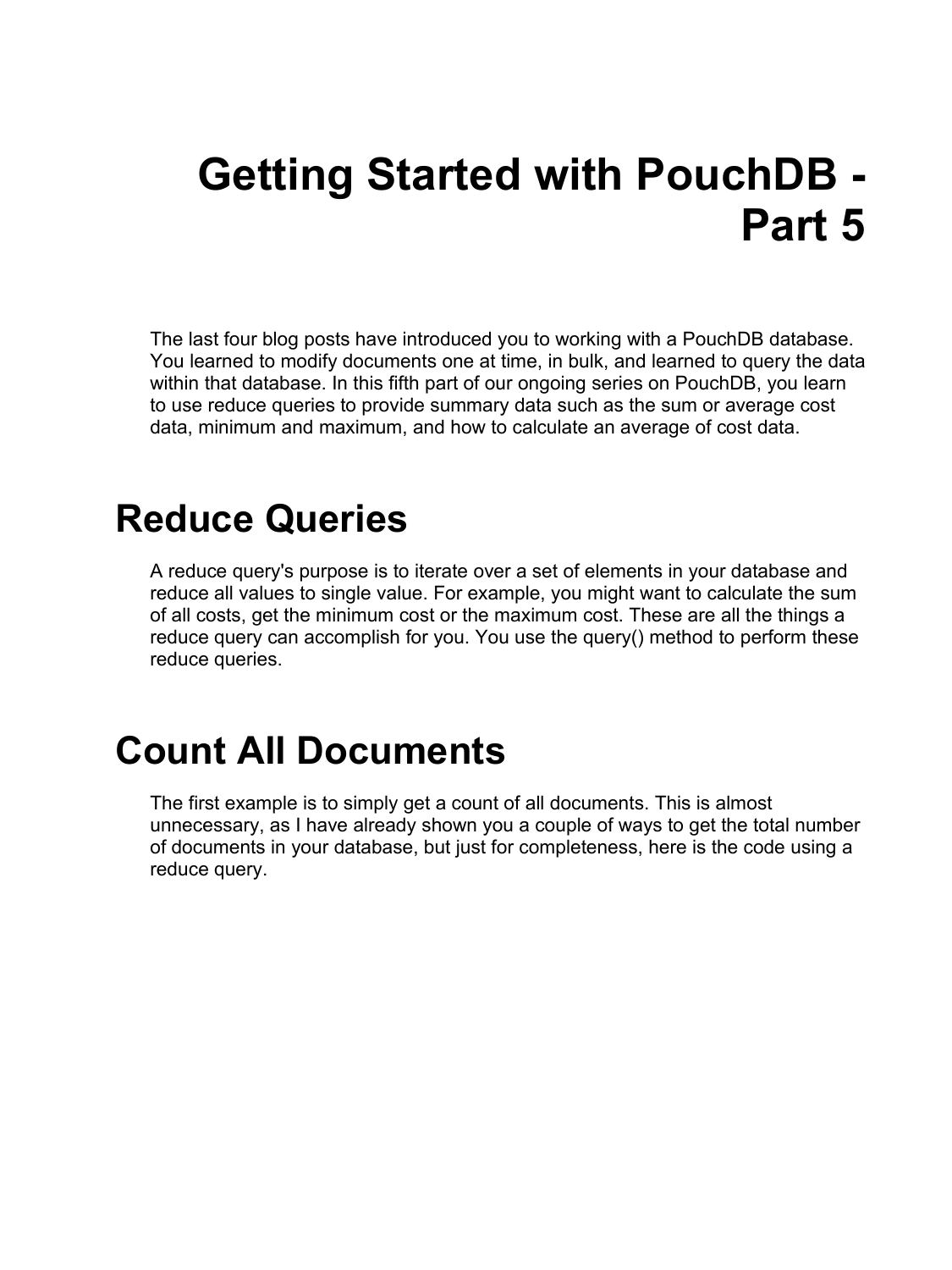```
function countDocuments() {
  pouchDBSamplesCommon.hideMessageAreas();
   db.query({
    map: function (doc) {
     emit(doc. id);
     },
    reduce: '_count'
   },
     {
      reduce: true
     }).then(function (response) {
      pouchDBSamplesCommon.displayJSON(response);
     }).catch(function (err) {
      pouchDBSamplesCommon.displayMessage(err);
     });
}
```
The key to this code is to set the *reduce* property to the built-in string '**\_count**'. The map function is just like what you saw in the last blog post. You write whatever code you want within the function to determine what to count. In the code above, no criteria is specified, so it gives you a total count of documents. If you wrapped an if statement around the emit() function, you can count a specific subset of documents. You don't even need to emit a property as the first parameter. You can pass a null as the first parameter, or even pass no parameters to the emit() function.

After running this query, the result returned looks like the following:

```
{
   "rows": [
     {
        "value": 10,
       "key": null
 }
   ]
}
```
## **Sum of All Costs**

To sum a set of numbers in one of the properties across a set of documents, you write an if statement to restrict the number of documents that are to be summed. In the example below, you check for only those documents that have a *cost* property. When you call the emit() function, pass anything for the first parameter, and the second parameter is the property you wish to calculate the sum for. Set the reduce property to the built-in string '**\_sum**'.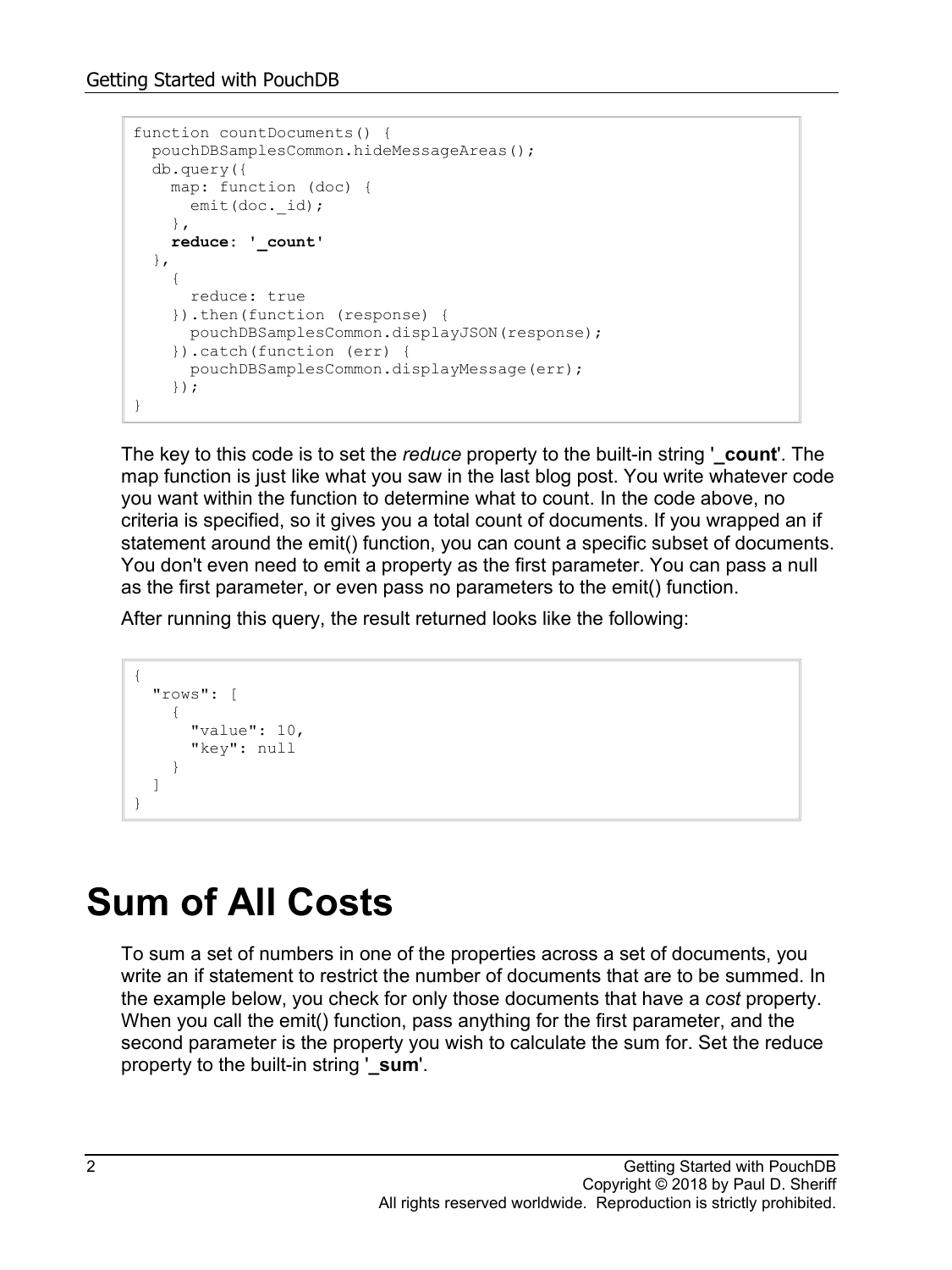```
function sumCost() {
  pouchDBSamplesCommon.hideMessageAreas();
   db.query({
    map: function (doc) {
      if (doc.cost) {
        emit(null, doc.cost);
       }
     },
     reduce: '_sum'
   },
     {
       reduce: true
     }).then(function (response) {
      pouchDBSamplesCommon.displayJSON(response);
     }).catch(function (err) {
      pouchDBSamplesCommon.displayMessage(err);
     });
}
```
The output from running this query, looks like the following:

```
{
   "rows": [
      {
        "value": 360,
        "key": null
      }
   ]
}
```
## **Minimum and Maximum Costs**

Another built-in reduce function is called '**\_stats**'. This reduce query returns five pieces of data for a given numeric property in your documents; sum, min, max, count and sumsqr. This function is great if you need both a sum and an average of your *cost* property as using '**\_stats**' is only one call as opposed to two. Look at the code below to see how to call the '**\_stats**' reduce function.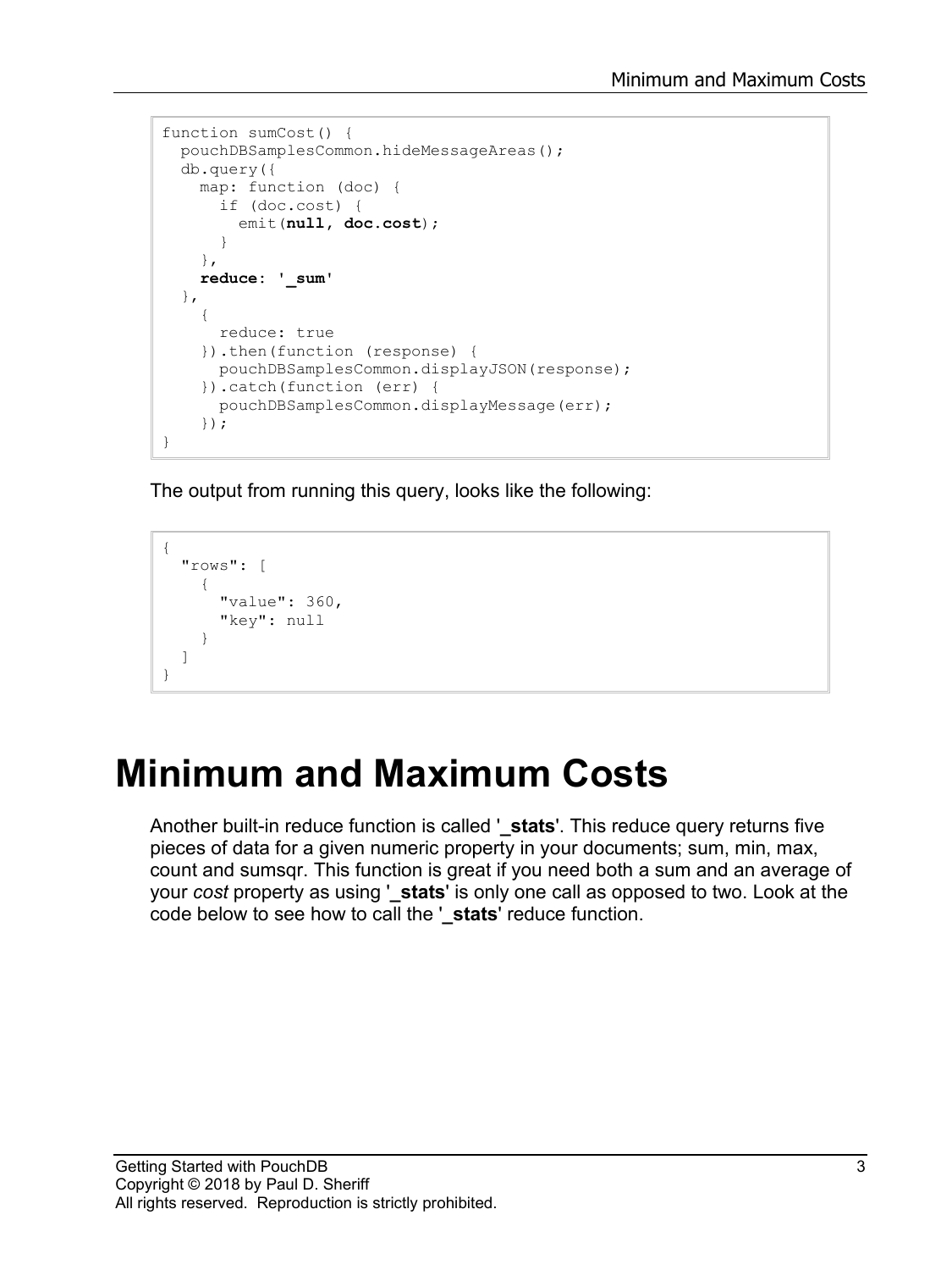```
function statsCost() {
  pouchDBSamplesCommon.hideMessageAreas();
  db.query({
    map: function (doc) {
      if (doc.cost) {
        emit(null, doc.cost);
       }
     },
    reduce: '_stats'
  },
     {
      reduce: true
    }).then(function (response) {
      pouchDBSamplesCommon.displayJSON(response);
     }).catch(function (err) {
      pouchDBSamplesCommon.displayMessage(err);
     });
}
```
The resulting output from the '\_stats' reduce function looks like the following:

```
{
   "rows": [
     {
        "value": {
          "sum": 360,
          "min": 25,
          "max": 100,
          "count": 5,
         "sumsqr": 29100
        },
        "key": null
     }
   ]
}
```
**NOTE**: the *sumsqr* property is the sum of the squared elements. Each cost value is multiplied by itself, then all the squared values are summed to create the *sumsqr* property.

## **Average Costs**

There is no average reduce function, but you have everything you need in the '**\_stats**' function, namely, the *count* and *sum* properties. From these two properties you can calculate the average by dividing the *count* by the *sum* as shown in the code below.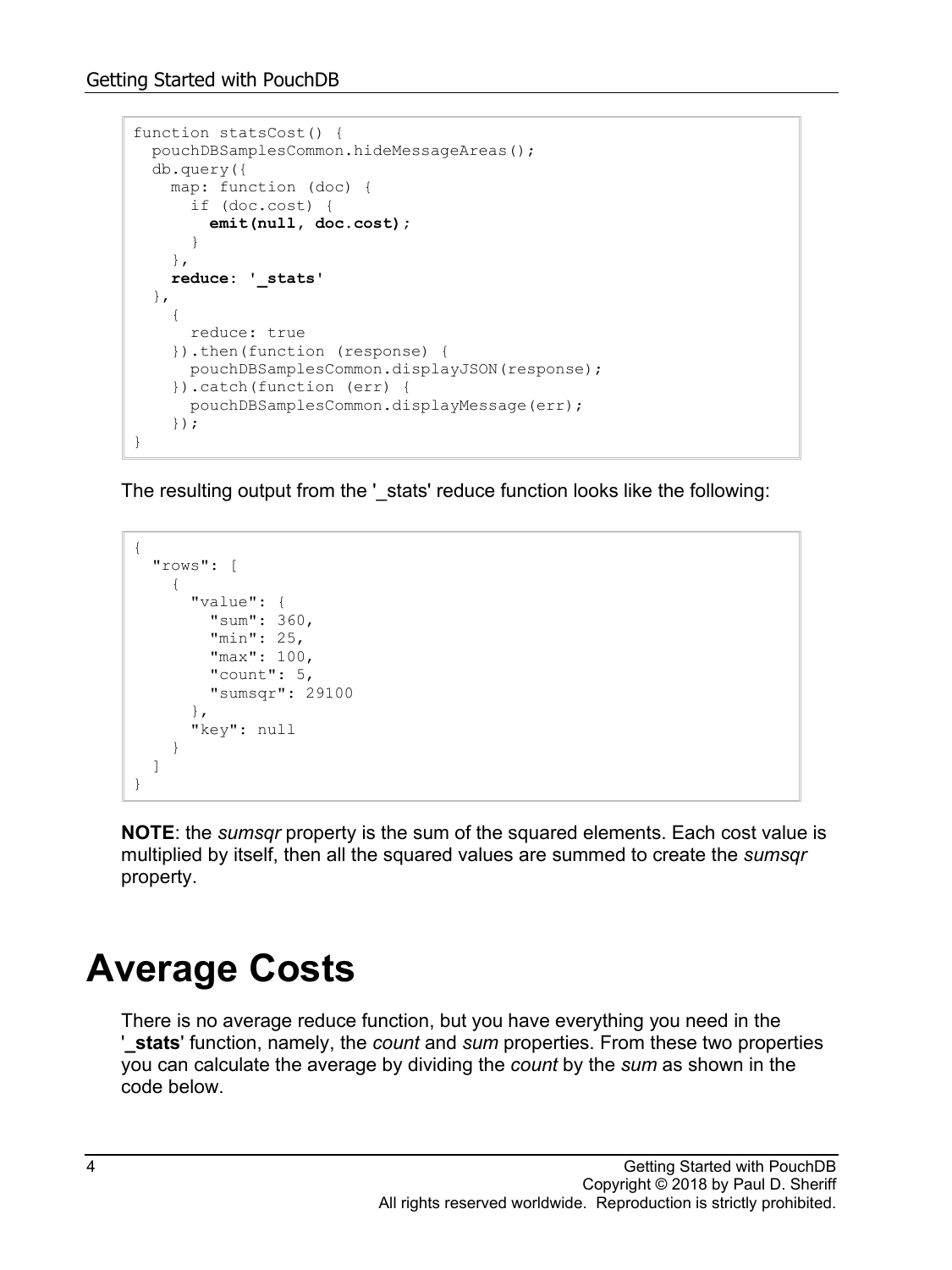```
function avgCost() {
  pouchDBSamplesCommon.hideMessageAreas();
  db.query({
    map: function (doc) {
      if (doc.cost) {
       emit(null, doc.cost);
       }
     },
    reduce: '_stats'
   },
\{ reduce: true
     }).then(function (response) {
       // Calculate the average
       var avg = response.rows[0].value.sum / 
response.rows[0].value.count;
      // Display the average
       pouchDBSamplesCommon.displayMessage('The average is ' + avg);
     }).catch(function (err) {
      pouchDBSamplesCommon.displayMessage(err);
     });
}
```
In the above code, after the average of the cost property is calculated, the average is passed to the displayMessage() method to be displayed. The result looks like this.

The average is 72

#### **Average Costs on Filtered Data**

Using the same reduce function above, you can also filter the data to get an average of cost data for only a subset of documents. In the example below, you can use the *startkey* and *endkey* properties to restrict the documents to only those that whose *id* property starts with the letter 'C'. In this function it is important to emit the *\_id* property value as that is what is used for filtering using *startkey* and *endkey*.